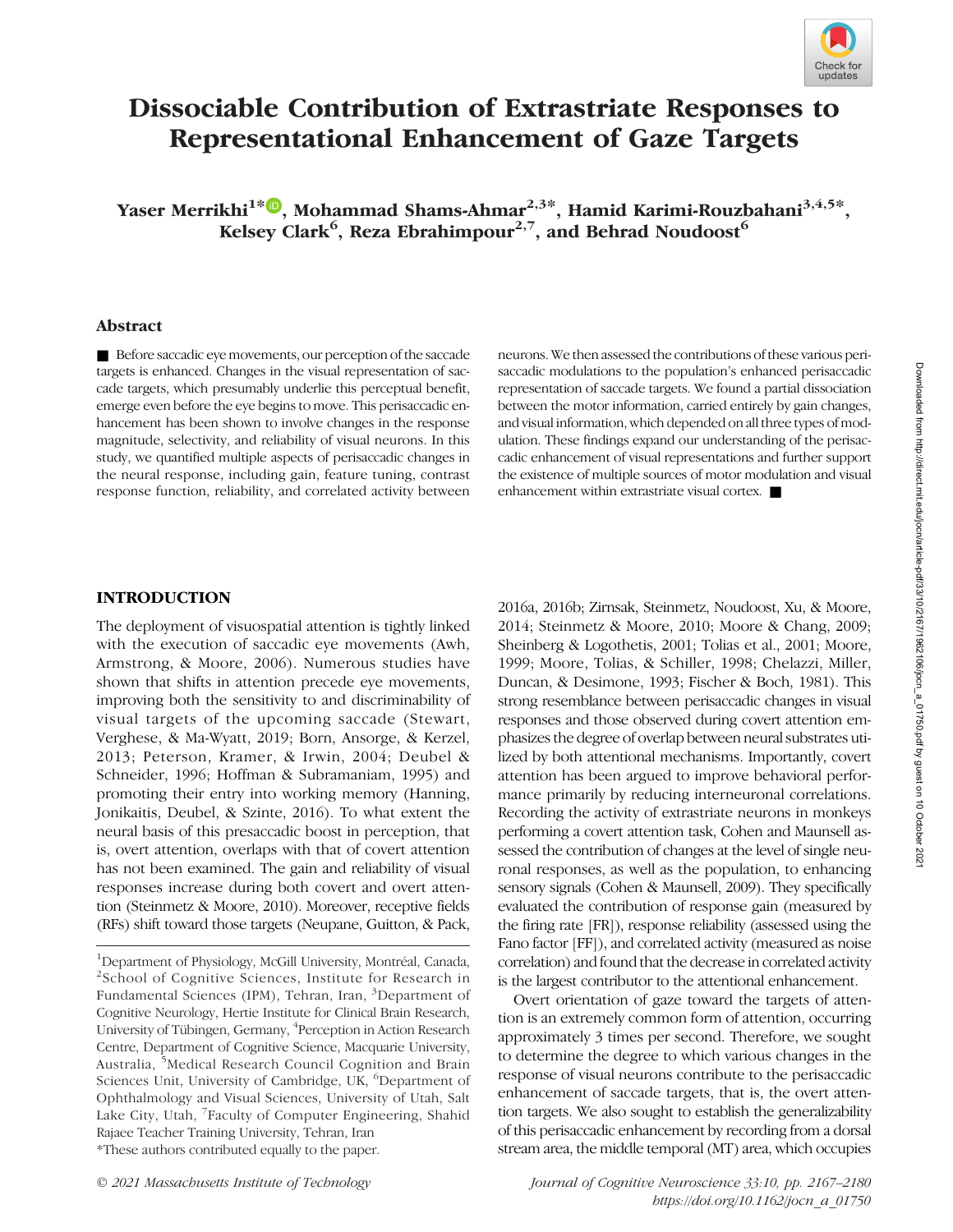a position in the visual hierarchy similar to V4, where perisaccadic enhancement has previously been reported. We recorded responses from visual area MT during a visually guided saccade task with visual probes, similar to previous studies (Steinmetz & Moore, 2010; Moore & Chang, 2009; Moore et al., 1998). We assessed the feature tuning, contrast response functions, and correlated variability of visual responses just before eye movements either toward or away from neurons' RFs. To better compare our findings with prior covert attention studies, we employed a computational method similar to that developed by Cohen and Maunsell (Cohen & Maunsell, 2009) to quantify the contribution of each perisaccadic modulation to the enhanced visual representation. This approach revealed a differential contribution of response gain, reliability, and correlated activity to motor and visual information during overt attention.

## METHODS

#### General and Surgical Procedures

Two adult male rhesus monkeys (Macaca mulatta) were used in this study. All experimental procedures were in accordance with the National Institutes of Health Guide for the Care and Use of Laboratory Animals, and the Society for Neuroscience Guidelines and Policies. The protocols for all experimental, surgical, and behavioral procedures were approved by the Montana State University Institutional Animal Care and Use Committee. All surgical procedures were carried out under isoflourane anesthesia and strict aseptic conditions. Before undergoing behavioral training, each animal was implanted with a stainless steel headpost (Gray Matter Research), attached to the skull using orthopedic titanium screws and dental acrylic. Following behavioral training, custom-made recording chambers (interior  $22 \times 22$  mm) were mounted on the skull and affixed with dental acrylic. Within the chambers, two  $22 \times 22$  mm craniotomies were performed above the extrastriate visual areas (extrastriate craniotomies were centered at −6-mm A/P, 23-mm M/L and −13-mm A/P, 23-mm M/L).

#### Behavioral Monitoring

Animals were seated in a custom-made primate chair, with their head restrained and a tube to deliver juice rewards placed in their mouth. Eye position was monitored with an infrared optical eye tracking system (EyeLink 1000 Plus Eye Tracker, SR Research Ltd) and stored at 2 kHz. The EyeLink PM-910 Illuminator Module and EyeLink 1000 Plus Camera (SR Research Ltd) were mounted above the monkey's head and captured eye movements via an angled infrared mirror. Juice was delivered via a syringe pump and the Syringe PumpPro software (NE-450 1L-X2, New Era Pump Systems, Inc.). Stimulus presentation and juice delivery were controlled using custom software, written in MATLAB (The MathWorks) using the MonkeyLogic toolbox (Asaad, Santhanam, McClellan, & Freedman, 2013). Visual stimuli were presented on an LED-lit monitor (Asus VG248QE: 24 in., resolution  $1920 \times 1080$ ,  $144$ -Hz refresh rate), positioned 28.5 cm in front of the animal's eyes. A photodiode (OSRAM Opto Semiconductors) was used to record the actual time of stimulus appearance on the monitor, with a continuous signal sampled and stored at 32 kHz.

#### Neurophysiological Recording Setup

The electrode was mounted on the recording chamber and positioned within the craniotomy area using a Narishige two-axis platform allowing continuous adjustment of the electrode position. For single electrode recordings, a 28-gauge guide tube was lowered to contact or just penetrate the dura, using a manual oil hydraulic micromanipulator (Narishige). Then, a varnish-coated tungsten microelectrode (FHC), shank diameter 200– 250 μm, impedance  $0.2-1$  MΩ (measured at 1 kHz), was advanced into the brain for the extracellular recording of neuronal activity. Single-electrode recordings used a Plexon pre-amplifier and AM Systems amplifier, filtering from 300 to 5 kHz. For array electrode recordings, a 28 gauge guide tube was lowered as described, and the 16 channel linear array electrode (V-probe, Plexon, Inc.) was advanced into the brain using the hydraulic microdrive; array contacts were spaced 150 μm apart. The array electrode was connected to a headstage pre-amplifier (Neuralynx, Inc.). Neuralynx Digital Lynx SX and associated software were used for data acquisition. Spike waveforms and continuous data were digitized and stored at 32 kHz for off-line spike sorting and data analysis. Spike waveforms were sorted manually using an off-line sorter (Plexon). Area MT was identified based on stereotaxic location, position relative to nearby sulci, patterns of gray and white matter, and motion selectivity of units encountered.

We recorded from 84 MT single units across 13 recording sessions, for 271 pairs of simultaneously recorded neurons (mean ∼7 neurons per session; 48 neurons and eight sessions in Monkey 1, 36 neurons and five sessions in Monkey 2). Only neurons with visual responses to the stimuli were included in the analysis; units were audibly screened for visual responses during electrode positioning, and stimulus position was placed based on a preliminary estimate of the RF of neurons being recorded (see below).

## Behavioral Tasks

#### Eye Calibration

The fixation point, a ∼1-dva radius white circle, appeared in the center of the screen, and the monkey maintained fixation within a 1.5-dva radius circular window for 1.5 sec. For eye calibration, the fixation point could appear either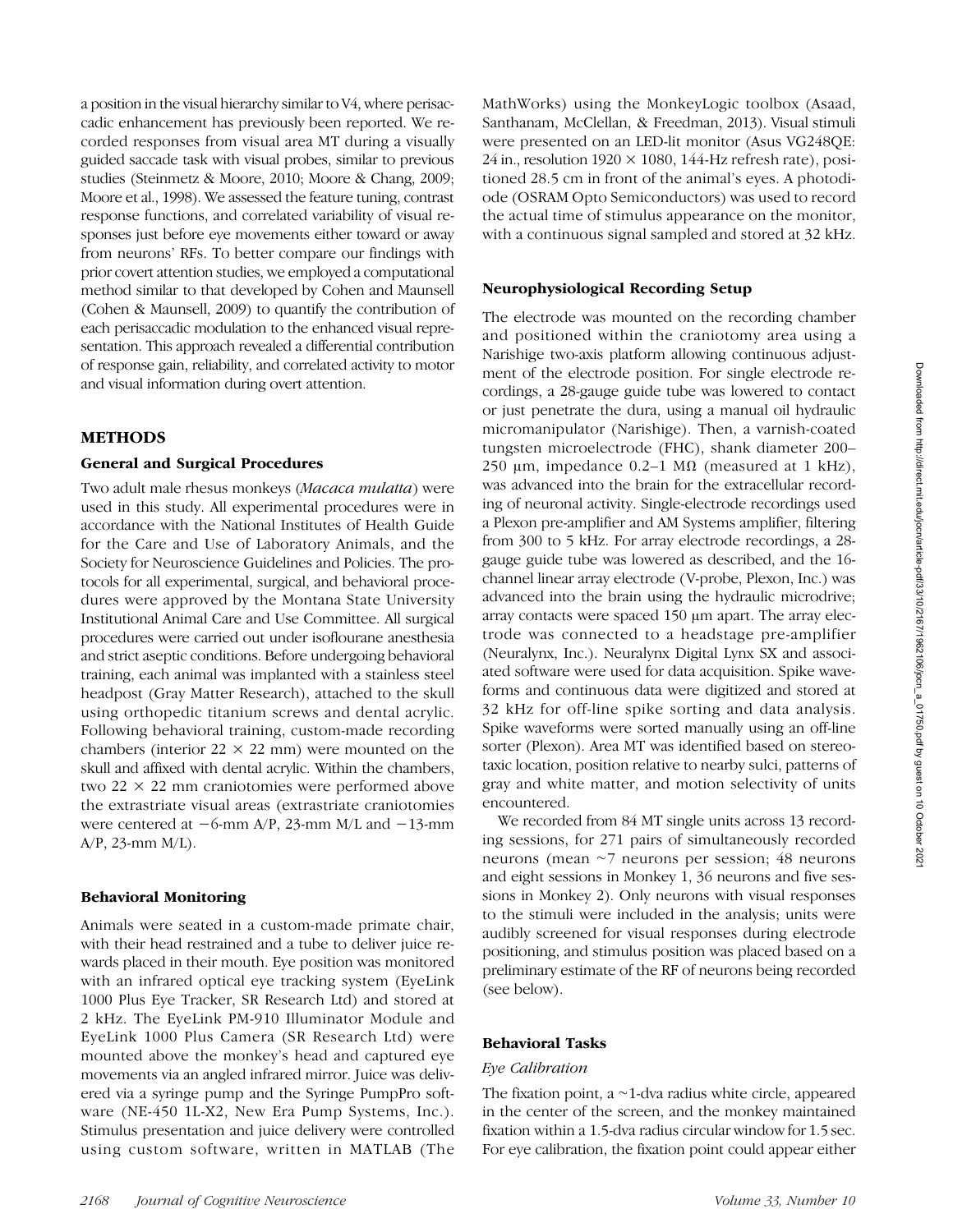centrally or offset by 10 dva in the vertical or horizontal axis. The monkey was rewarded for maintaining fixation.

## Preliminary RF Mapping

Preliminary RF mapping was conducted by having the monkey fixate within a 1.5-dva radius circular window around the central fixation point, while ∼2.5 × 4 dva white bars swept in eight directions (four orientations) across the approximate location of the neuron's RF. Responses from the recording site were monitored audibly and visually by the experimenter, and the approximate boundaries of the RF were noted for the positioning of stimuli in subsequent behavioral tasks.

## Visually Guided Saccade Task

Motion direction selectivity was measured during a visually guided saccade task (Figure 1A). Monkeys fixated within a 1.5-dva radius circular window around the central fixation point. After 500 msec of fixation, a moving grating appeared in the RF of the neuron being recorded. After 1000 msec (fixation period), the fixation point disappeared. On 50% of trials, a saccade target (1-dva black

circle) appeared opposite the RF simultaneous with the offset of the fixation point; in this "away condition," the monkey saccaded away from the RF to the target to receive a reward (blue box in Figure 1A). On the remaining 50% of trials ("toward condition"), no target appeared and the monkey made a saccade to the moving grating to receive a reward (red box in Figure 1A). The fixation period was identical for the toward and away conditions. Gratings were 2.5-dva radius circles, 0.66 cycles/degree, with a drift speed of  $7^{\circ}/sec$ , and could move in eight different directions (45° increments) with full contrast, and four of those directions were presented with seven different contrasts (2–100%).

## Experimental Design and Statistical Analysis

The perisaccadic window is defined as 65 msec before to 35 msec after the saccade onset; because the visual latency of MT neurons is typically ∼40 msec, the response in this window will not be affected by a potential response to visual motion induced by the movement of the eye during the saccade. For comparison, the analysis of fixation period responses is based on the last 100 msec



Figure 1. A saccade toward neurons' RFs enhances the neurons' perisaccadic FRs, contrast functions, and tuning curves. (A) In the visually guided saccade task, the monkey first fixated and a moving grating stimulus appeared in the neuron's RF. When the fixation point disappeared, the monkey made a saccade either to the grating stimulus (toward condition, red box), or to a target that appeared in the opposite visual hemifield (away condition, blue box). Plots in red and blue are for toward and away conditions, respectively in (B–G). (B) Left: PSTH of a sample MT neuron during presentation of visual stimulus for the toward and away conditions, aligned to the onset of the visual stimulus (left) or the saccade (right). Right: normalized PSTH of the population of MT neurons during presentation of visual stimulus for the toward and away conditions, aligned to the onset of the visual stimulus (left) or the saccade (right). PSTHs smoothed with a Gaussian of width 50 msec, plotted mean  $\pm$  SEM over trials (left) or neurons (right). (C) Magnitude of the population response over time relative to the saccade, for the toward and away conditions (see Methods). Mean  $\pm$  SEM in a sliding 100-msec bin. (D) The contrast function of the same sample MT neuron in fixation (left) and the perisaccadic period (right), for the toward and away conditions. (E) The normalized contrast function of the population of MT neurons, in fixation (left) and the perisaccadic period (right), for the toward and away conditions. (F) The direction tuning curve of the same sample MT neuron in fixation (left) and the perisaccadic period (right), for the toward and away conditions. (G) The normalized direction tuning curve of the population of MT neurons, aligned relative to their preferred direction at  $0^\circ$ , in fixation (left) and the perisaccadic period (right), for the toward and away conditions. Plots in (B–G) show mean  $\pm$  SEM.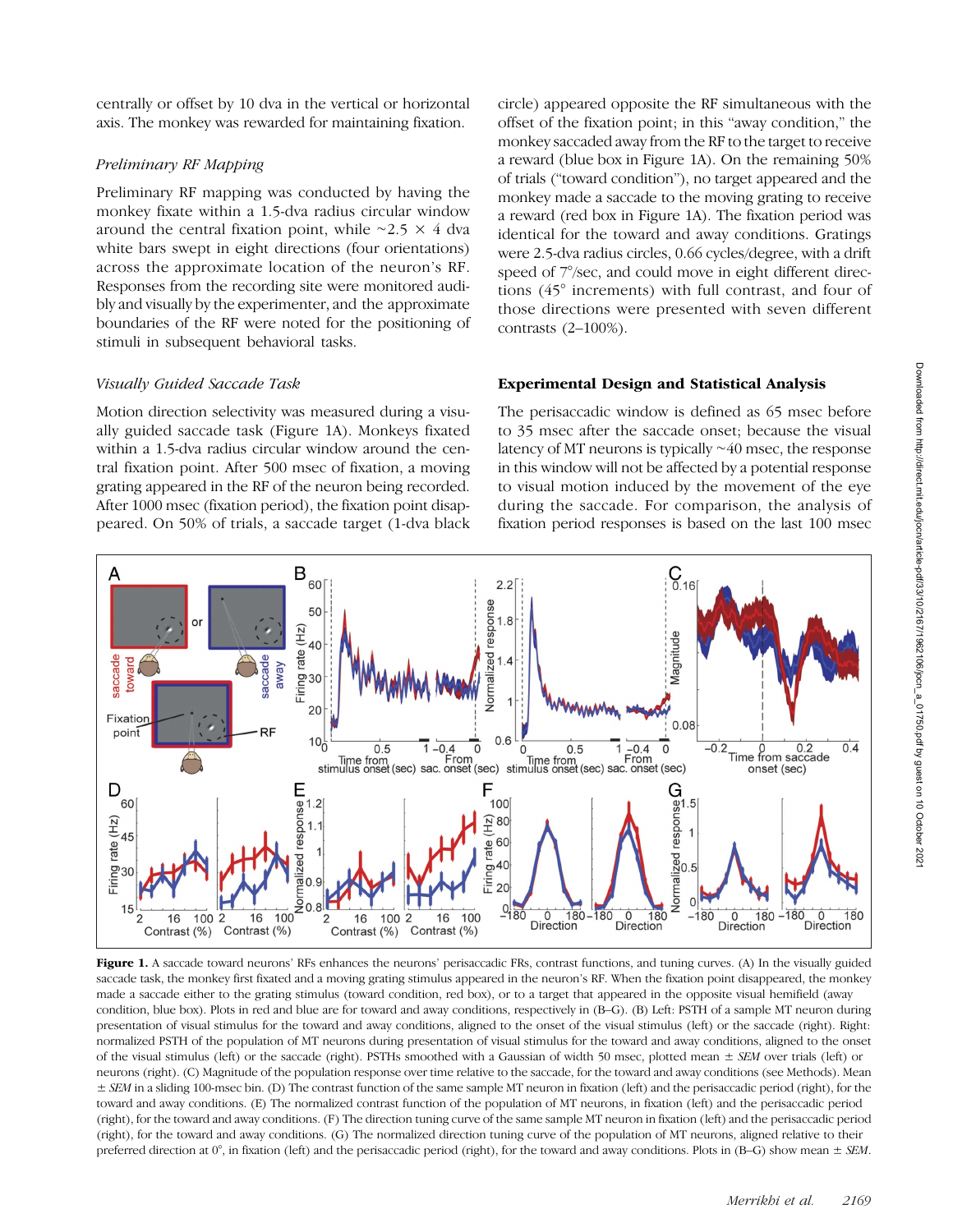before the fixation point turns off (unless otherwise specified). Statistical comparisons were performed using the Wilcoxon sign-rank test, except where otherwise noted. Statistical tests are identified in the Results section for each of the experiments below.

#### Contrast Function

We obtained the contrast function of neurons by measuring the mean FR of neurons (pooled over different directions) for different contrasts during the fixation (Figure 1D, 1E left) and perisaccadic (Figure 1D, 1E right) periods. For the population contrast function, we normalized the contrast function of each neuron to the average response of the neuron across all contrasts and directions during the fixation period (1 sec).

#### Direction Tuning

We obtained the direction tuning of neurons by measuring the mean FR of neurons for different directions. First, we identified the preferred direction for each neuron based on its response to stimuli moving each direction at 100% contrast during the whole fixation period (1 sec). Tuning curves are plotted relative to that preferred direction (plotted at 0°), and based on the direction tuning of neurons during the 100-msec fixation (Figure 1F, 1G left) and perisaccadic periods in the toward or away conditions (Figure 1F, 1G right).

We normalized the direction tuning of each neuron (during the fixation and perisaccadic periods) using the following formula:

$$
(MEAN - MIN)/(MAX - MIN)
$$

where MEAN is the mean FR of each neuron to each stimulus direction during the fixation and perisaccadic periods, and MIN and MAX are the minimum and maximum responses of the same neuron across all stimulus directions over the entire 1-sec fixation period.

#### Reliability

We calculated FF as a measure of reliability. The FF was computed as the variance/mean of neuronal responses in a single condition across multiple trials. First, we studied the relationship between the different properties of visual stimuli (i.e., contrast and direction) and the reliability of neuronal responses during the fixation period. To do this, we slid a bin of 100 msec over the whole 1-sec visual period and calculated the FF across trials of the same type. To rule out differences in FRs as the cause of the observed correlation between stimulus contrast and changes in FF, we binned the mean FR of neurons throughout the fixation period (with a bin of 3 Hz) and recalculated the correlation coefficient between the variability of responses and the seven contrasts for each FR bin. To match the FRs between the toward and away conditions, we used the

mean matching method developed by Churchland et al. (Churchland et al., 2010). This method involves looking at the FR for each neuron and time bin and discarding points until a common FR distribution between the two conditions is achieved. Rates were computed in a sliding 30-msec bin spanning the perisaccadic period.

#### Population Response Magnitude

To compute the magnitude of the population response in Figure 1C, we measured responses in a sliding bin of 100 msec, from 250 msec before to 400 msec after saccade onset. For each time point, we formed eight different polar vectors based on the responses of all neurons to the eight different motion directions and calculated the magnitude of the average response vector.

#### Correlated Activity

We calculated the correlated activity of responses of simultaneously recorded pairs of neurons during the fixation and perisaccadic periods ( $n = 271$  pairs). In each case, the noise correlation was calculated over a 60-msec sliding window and then averaged across the period, using the Pearson correlation coefficient across trials. To match the FR between different conditions, we used the method developed by Churchland et al. (Churchland et al., 2010).

#### Discriminability

To measure the ability of the population response to discriminate between two conditions, we applied a method similar to that used in the work of Cohen and Maunsell (2009; Figure 5). Each point in Figure 5A represents the mean FR of simultaneously recorded neuronal pairs for each trial in response to two different categories of stimulus. Then, we projected each point onto the imaginary line that connects the centers of the two categories' clusters (centers are shown by gray crosses in Figure 5A). Finally, we measured the discrimination between the two different projected distributions related to the two different categories. To measure the discrimination between the two distributions, we employed the  $d'$  index, defined as:

$$
\mathcal{d}'=\frac{\mu_1-\mu_2}{\sqrt{\frac{\delta_1^2+\delta_2^2}{2}}}
$$

where  $\mu_i$  and  $\delta_i$  are the average and standard deviations of projected points related to the ith category.

#### Contribution to Change in Discriminability

To determine how the observed neuronal modulations of FR, reliability, and correlated activity of MT responses contribute to changes in discriminability during the perisaccadic period, we used a model first developed by Shadlen, Britten, Newsome, and Movshon (1996) to generate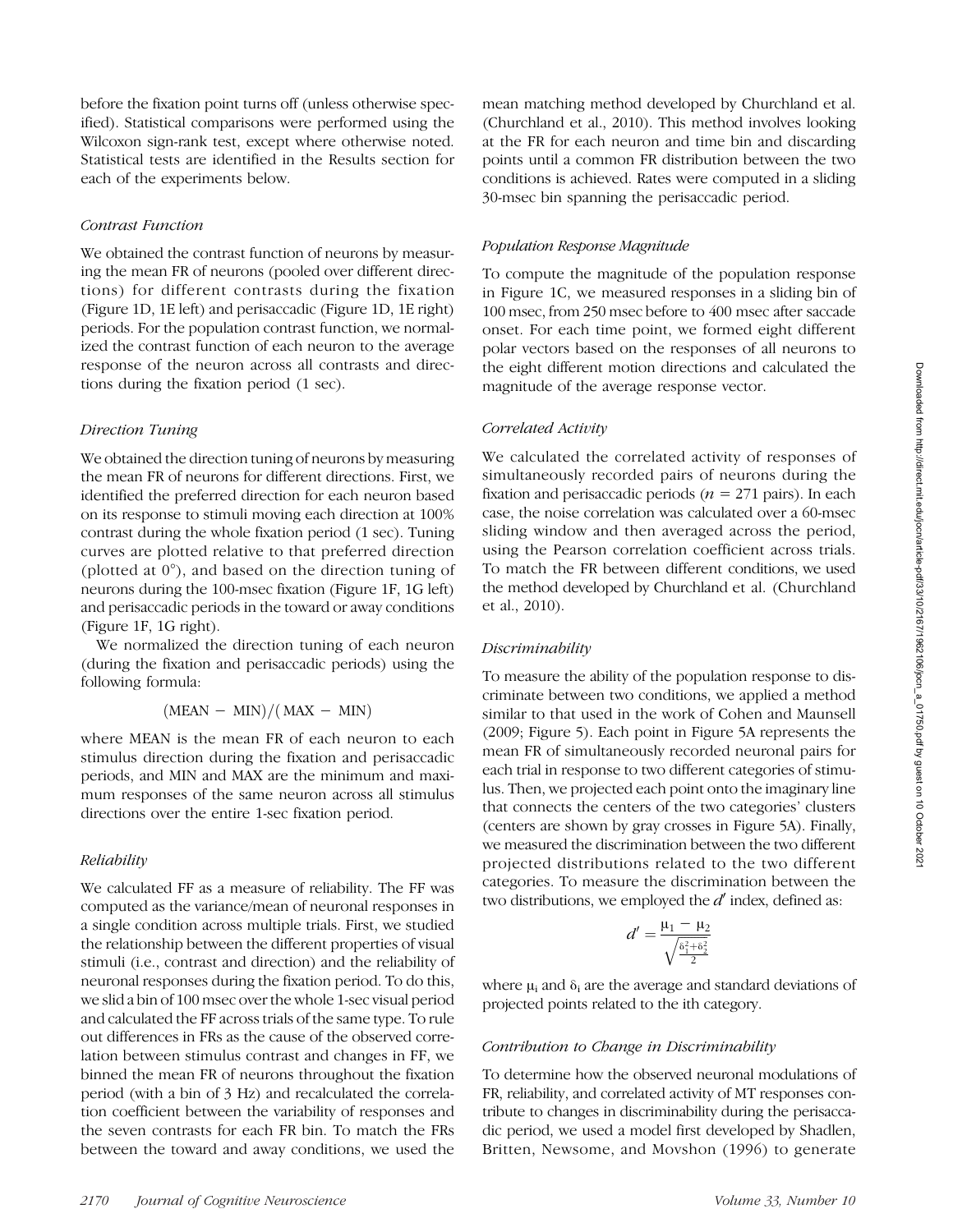artificial trials with the desired FR, FF, and noise correlation. This model was also used to measure the contribution of three different factors—FR, reliability, and correlated activity of neuronal responses—to attentional improvement of V4 population sensitivity (Cohen & Maunsell, 2009).

The model is formulated as:

$$
x = m + yv
$$

where *m* and *v* are respectively the  $n \times 1$  vectors of the mean and variance of activities from  $n$  simultaneously recorded neurons, and Y is calculated as in:

 $Y = qz$ 

where z is a  $n \times 1$  normally distributed zero-mean random vector with unit variance and  $q$  is the square root of the  $n \times n$  correlation matrix  $r$  (i.e.,  $r = q'q$ ). The correlation matrix  $r$  incorporates the interneuron correlation values calculated from the responses of every possible combination of neuronal pairs. Finally,  $x$  provided the simulated responses for  $n$  units, which resembled the experimentally measured responses of  $n$  simultaneously recorded neurons.

To determine the contribution of each factor (i.e., gain [G], reliability [R], and correlated activity [CA]) to the enhanced discriminability during the perisaccadic period, we generated the artificial data based on the value of one factor in the toward condition (i.e.,  $G^+$ ,  $R^+$ , and  $CA^+$ ), and the values of the other two factors in the away condition (i.e., G−, R−, and CA−; Figure 6A). Then, we used the method explained in Figure 5A to calculate the discrimination between two different categories (e.g., two different saccade directions, stimulus contrasts, or motion directions) for the generated artificial data, giving us a discrimination value for each factor (gain, reliability, correlated activity) for each information category (saccade direction, contrast, motion direction). The proportion of the discrimination value for each factor alone to the discrimination value for all the factors together determined the contribution of that factor to that category of information. For the contrast and direction calculations,  $d'$  values for all contrast and direction pairs were averaged.

#### RESULTS

## Perisaccadic Enhancement and Saccadic Suppression

We recorded the activity of 84 MT neurons during a visually guided saccade task (82 with 16-channel linear array electrodes and two with single electrodes; Figure 1A). The stimulus was always placed at and around the RF of the MT neurons, enabling us to study the influence of overt attention on the part of the visual representation involved in processing the target of attention. Figure 1B (left) shows the response of a sample MT neuron during the task. During the fixation period, there was no significant difference in the FR of the neuron between the toward and away

conditions (FR<sub>toward</sub> = 26.566 ± 0.126 Hz,  $n = 445$ ;  $FR_{\text{away}} = 26.157 \pm 0.124 \text{ Hz}, p = .661, \text{Wilcoxon rank}$ sum test). However, during the perisaccadic period, there was a significant increase in the FR of the neuron for the toward condition compared to the away condition  $(FR_{\text{toward}} = 35.065 \pm 0.164 \text{ Hz}, n = 445; FR_{\text{away}} = 26.423 \pm 0.164 \text{ Hz}$ 0.131 Hz,  $n = 483$ ,  $p = .001$ , Wilcoxon rank-sum test); we refer to changes in FR as "gain," without attempting to differentiate between additive versus multiplicative modulation of the FR. A similar increase in perisaccadic response gain was evident in the population of MT neurons (Figure 1B, right). There was no significant FR difference between the toward and away conditions during the fixation period, but the same population of MT neurons showed a significant perisaccadic modulation of their FR (fixation:  $\Delta$ FR<sub>toward–away</sub> =  $-0.006 \pm 0.108$  Hz,  $p = .727$ ; perisaccadic:  $\Delta FR_{\text{toward–away}} = 1.133 \pm 0.245 \text{ Hz}$ ,  $p < .001$ ; this difference between the toward and away conditions was driven by a perisaccadic increase in the FR in the toward condition, compared to 200–300 msec before saccade onset ( $\Delta$ FR<sub>toward</sub> = 1.172  $\pm$  0.256 Hz,  $p$  < .001,  $n = 84$ ), with no perisaccadic change in the FR for the away condition ( $\Delta FR_{away} = -0.051 \pm 0.137$  Hz,  $p =$ .292,  $n = 84$ ). In summary, MT neurons enhance their response gain when a saccade is directed toward their RF, resembling the phenomenon previously reported in other extrastriate areas (Steinmetz & Moore, 2010, 2014; Sheinberg & Logothetis, 2001).

Previous reports show suppression of MT responses shortly after the onset of saccades (Bremmer, Kubischik, Hoffmann, & Krekelberg, 2009; Thiele, Henning, Kubischik, & Hoffmann, 2002), which is thought to be important for suppressing the induced motion signal because of high-velocity eye movements. Consistent with this, we observed a decrease in the MT population response following saccade onset. For each time point (100-msec sliding bin), first we formed eight different polar vectors based on the responses of neurons to eight different motion directions and then calculated the magnitude of the average response vector. Figure 1C shows the magnitude of the average response vector around saccade onset; the magnitude of the average response vector for saccades in either direction decreases significantly from 100 to 200 msec after saccade onset compared to 200–100 msec before saccade onset (toward:  $\Delta$ magnitude<sub>post-pre</sub> = -0.037 ± 0.007,  $n = 84, p < .001;$ away: Δmagnitude<sub>post-pre</sub> = -0.028 ± 0.006,  $n = 84$ ,  $p$  < .001). Note that this suppression occurs later relative to the saccade onset than the increases in FR for the toward condition. The remainder of our analysis will focus on the perisaccadic period in which enhanced FRs are observed, before the onset of saccadic suppression effects.

#### Perisaccadic Contrast Functions and Tuning Curves

Eye movements are associated with an enhancement of saccade target representations, in terms of feature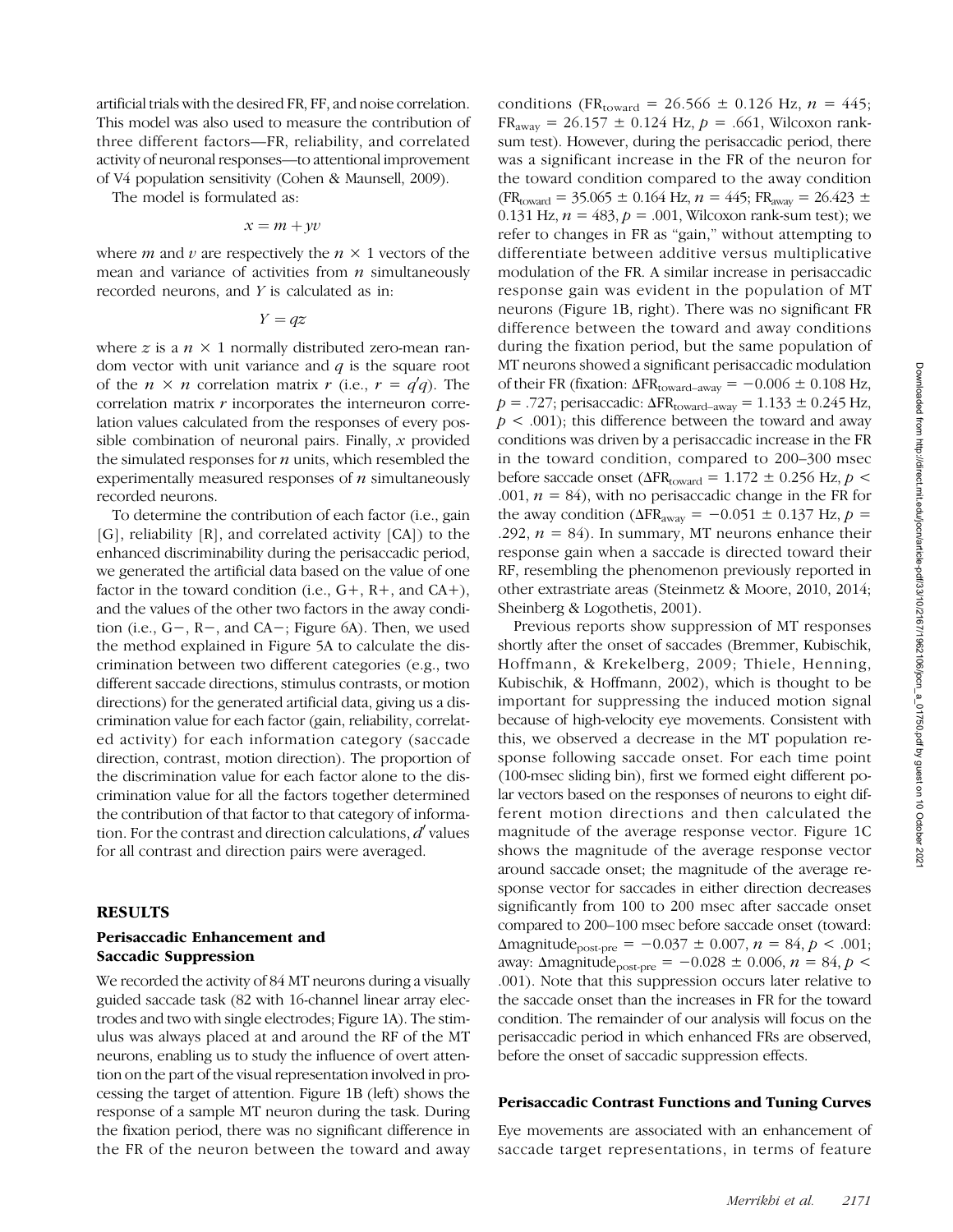discrimination (Rolfs & Carrasco, 2012; Deubel & Schneider, 1996) and contrast threshold (Rolfs & Carrasco, 2012). In order to gain insight into the neural basis of improved contrast detection thresholds during saccades, we assessed perisaccadic changes in the contrast response functions. Visual stimuli ranged from 2% to 100% contrast. We obtained the contrast function of neurons by measuring the mean FR of neurons (pooled across directions) for different contrasts. The contrast response function of the same example neuron shown in Figure 1B is plotted in Figure 1D. On the left are the contrast response functions measured during fixation, with no significant difference between the toward and away conditions (two-way ANOVA, effect of Saccade Direction,  $F = 0.040$ ,  $p = .847$ ; effect of Contrast,  $F =$ 2.550,  $p = .018$ ; interaction,  $F = 1.110$ ,  $p = .352$ ). The right-hand plot shows the same neuron's contrast response functions during the perisaccadic period. Preparing a saccade toward the neuron's RF increased the neuron's responses across a range of contrasts (two-way ANOVA, effect of Saccade Direction;  $F =$ 17.930,  $p < .001$ ; effect of Contrast,  $F = 2.790$ ,  $p =$ .011; interaction,  $F = 1.180$ ,  $p = .313$ ). Figure 1E shows a similar perisaccadic shift in the contrast response function for the population of MT neurons. During fixation, the population of MT neurons did not show significantly different responses to various contrasts between the toward and away conditions; however, during the perisaccadic period, their contrast response function was significantly different between the two conditions (fixation: two-way ANOVA, effect of Saccade Direction,  $F =$ 0.020,  $p = .881$ , effect of Contrast,  $F = 2.030$ ,  $p =$ .059, interaction,  $F = 0.59$ ,  $p = .739$ ; perisaccadic: twoway ANOVA, effect of Saccade Direction,  $F = 33.620$ ,  $p <$ .001, effect of Contrast,  $F = 5.010$ ,  $p < .001$ , interaction,  $F = 0.790, p = .581$ .

Changes in the feature tuning of individual neurons can also impact the population representation (Montemurro & Panzeri, 2006; Seriès, Latham, & Pouget, 2004). We examined the effect of saccade preparation on neural tuning by measuring the mean FR of neurons for different stimulus motion directions during the perisaccadic and visual periods. The neuron's preferred direction and direction tuning was defined based on its response to stimuli at 100% contrast during the whole fixation period (1 sec). Figure 1F left shows the direction tuning of the sample MT neuron in the fixation period, which was not significantly different between the toward and away conditions (two-way ANOVA, effect of Saccade Direction,  $F = 0.070$ ,  $p = .797$ ). However, during the perisaccadic period, saccading toward the neuron's RF significantly increased the neuron's response (two-way ANOVA, effect of Saccade Direction,  $F = 16.050$ ,  $p < .001$ , Figure 1F right). Figure 1G shows the normalized direction tuning of the population of MT neurons, during the visual (left) and perisaccadic (right) periods (see Methods for normalization procedures). The population of MT neurons did not show a significant difference between their tuning curves for the toward versus away condition during the fixation period (two-way ANOVA, effect of Saccade Direction,  $F =$  $0.020, p = .902$ ). In this time period, there was no significant difference between neurons' responses during the toward and away conditions, either for their preferred (normalized  $\Delta$ FR<sub>toward–away</sub> = -0.029 ± 0.070, p = .964) or nonpreferred direction stimulus (normalized  $\Delta FR_{\text{toward} - away}$  =  $0.073 \pm 0.090$ ,  $p = .406$ ). During the perisaccadic period, in contrast, responses were significantly higher for the toward condition (two-way ANOVA, effect of Saccade Direction,  $F = 12.610$ ,  $p < .001$ ). This increase in FR in the toward condition was significant for the preferred stimulus direction (normalized  $\Delta FR_{\text{toward} - away} = 0.428 \pm$ 0.158,  $p = .033$ ), but not for the nonpreferred direction (normalized  $\Delta$ FR<sub>toward–away</sub> = 0.138 ± 0.084,  $p = .081$ ). This increase in FR was also significant when considering a shorter window ending at saccade onset ( $\Delta FR_{\text{toward–away}} =$ 1.186  $\pm$  0.216 Hz,  $n = 84$ ,  $p < .001$ ). This gain-like increase in FR when saccading toward a stimulus in the neuron's RF has the potential to improve population encoding of stimulus direction.

## Neuronal Variability Reflects Stimulus Contrast and Drops Perisaccadically

Previous studies have reported a perisaccadic drop in the variability of neurons' responses (Steinmetz & Moore, 2010), but have not looked for an interaction between this change in variability and stimulus properties, which have been shown to influence variability in MT (Ponce-Alvarez, Thiele, Albright, Stoner, & Deco, 2013). As a measure of variability, we calculated the FF, the ratio of the variance to the mean of neuronal responses in a single condition across multiple trials. First, we studied the relationship between the different properties of visual stimuli (i.e., contrast and direction) and the variability of neuronal responses during the visual period. Figure 2A shows the average value of the FF during the fixation period in response to different contrasts. The onset of the visual stimulus is followed by a reduction in response variability of the sample neuron, consistent with the previous literature (Churchland et al., 2010). The FF is more reduced as the contrast of the stimulus increases (light to dark gray plots represent low to high contrast stimuli, respectively). The scatter plot in Figure 2B shows the mean value of the FF over the visual period for seven contrasts (averaged across motion directions), indicating a negative correlation between the variability of the response and the contrast of the stimulus ( $r = -0.924$ ,  $p = .003$ , Pearson correlation coefficient). Considering the nonlinear relationship between the FR and FF, we also assessed the relationship between contrast and FF when FR is kept similar across stimuli (see Methods). Gray dots in the scatter plot in Figure 2B indicate the rate-matched variability (FR range  $= 16-19$  Hz), showing a negative correlation between FF and contrast for this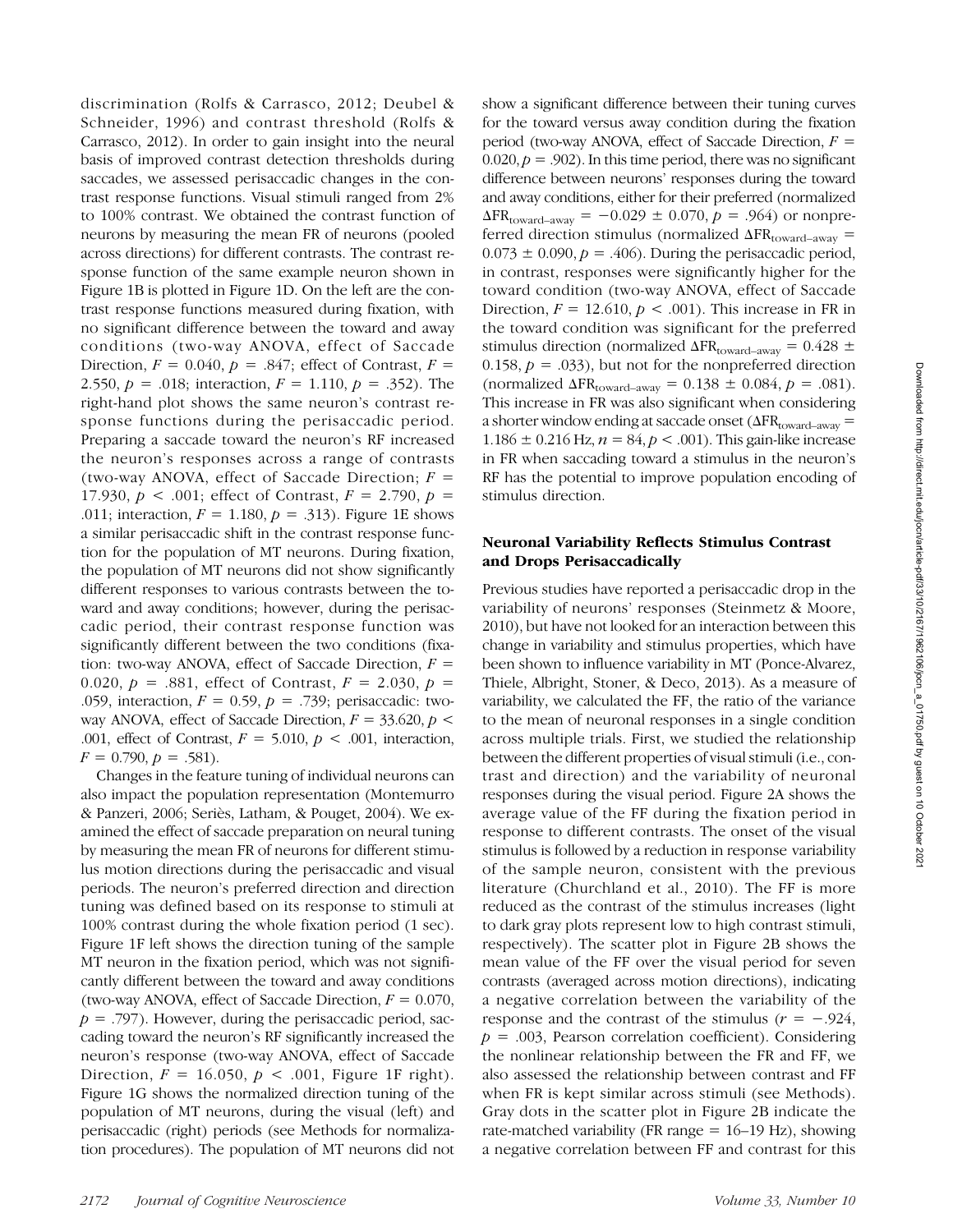Figure 2. Neuronal variability is modulated by stimulus contrast and saccade direction. (A) FF of a sample MT neuron for seven different contrasts (shades of gray) during the visual period. (B) Scatter plot shows mean FF of the same sample neuron for each of seven contrasts, for all data (black dots), and for the bin of 16–19 Hz (gray dots). The inset histogram shows the distribution of the correlation coefficient values when ratematching in each possible 3-Hz wide FR bin. The mean value of this distribution is one value in the population histogram in (C), which shows the mean correlation coefficient of the FF and the contrasts of stimuli across different FR bins for the population of MT neurons. (D) FF of the same sample MT neuron in response to eight different directions of motion (worst [light gray] to best [dark gray]) during the visual period. There was no relationship between the reduction in FF following stimulus onset and the stimulus direction of motion. (E) Scatter plot shows the mean value of the FF of the same sample neuron during the visual period for directions of motion (sorted worst to best), for all data (black dots) or in a rate-matched bin of 16–19 Hz (gray dots). The inset histogram shows the distribution of the



values of the correlation coefficient between FF and motion direction when rate-matching in each possible 3-Hz wide FR bin. The mean value of this distribution is one value in the population histogram in (F), which shows the mean correlation coefficient of the FF and the motion direction of stimuli across different FR bins for the population of MT neurons. (G) FF over time, aligned to the stimulus onset (left) and saccade onset (right), for the toward (black) and away (gray) conditions. (H) Top: Bar plot shows the population perisaccadic difference in FF (toward–away) for each of the seven contrast levels, mean  $\pm$  SEM. Bottom: Histogram shows the difference in FF (toward–away) during the perisaccadic period, for the population of MT neurons (each neuron and contrast level considered separately). \*\*\*p < .001;  $ns =$  not significant.

sample FR range  $(r = -.942, p = .002,$  Pearson correlation coefficient). The distribution of the measured correlation coefficients across different FR ranges is shown in the inset histogram, indicating that, as the contrast of the stimulus increases, the variability of this sample neuron decreases, independent of the neuron's FR. We measured the average correlation across various FR ranges for each individual neuron. Figure 2C shows the distribution of the correlation values for the population of MT neurons; across the population, the response variability significantly decreases as the contrast of the stimulus increases (correlation coefficient =  $-0.243 \pm 0.030$ ,  $p < .001$ ). Figure 2D shows the variability of the sample MT neuron in response to 100% contrast stimuli measured separately for eight different directions during the fixation period (light to dark gray plots represent the worst to best direction,

respectively). There was no apparent relationship between the magnitude of the FF reduction after stimulus onset and the direction of the stimulus. The black dots in the scatter plot in Figure 2E are the mean value of FF over the fixation period for eight directions. We did not find a significant correlation between the variability of the response and the stimulus direction ( $r = .561$ ,  $p =$ 0.148, Pearson correlation coefficient). Similar to the analysis in Figure 2B–2C, we rate-matched the FF and recalculated the correlation coefficient between the FF and different directions. Figure 2E shows FF as a function of motion direction, for the 16- to 19-Hz range (gray), demonstrating no significant correlation between the FF values and the directions of stimuli ( $r = -.013$ ,  $p = .975$ , Pearson correlation coefficient). The inset histogram in Figure 2E shows the distribution of the correlation coefficient values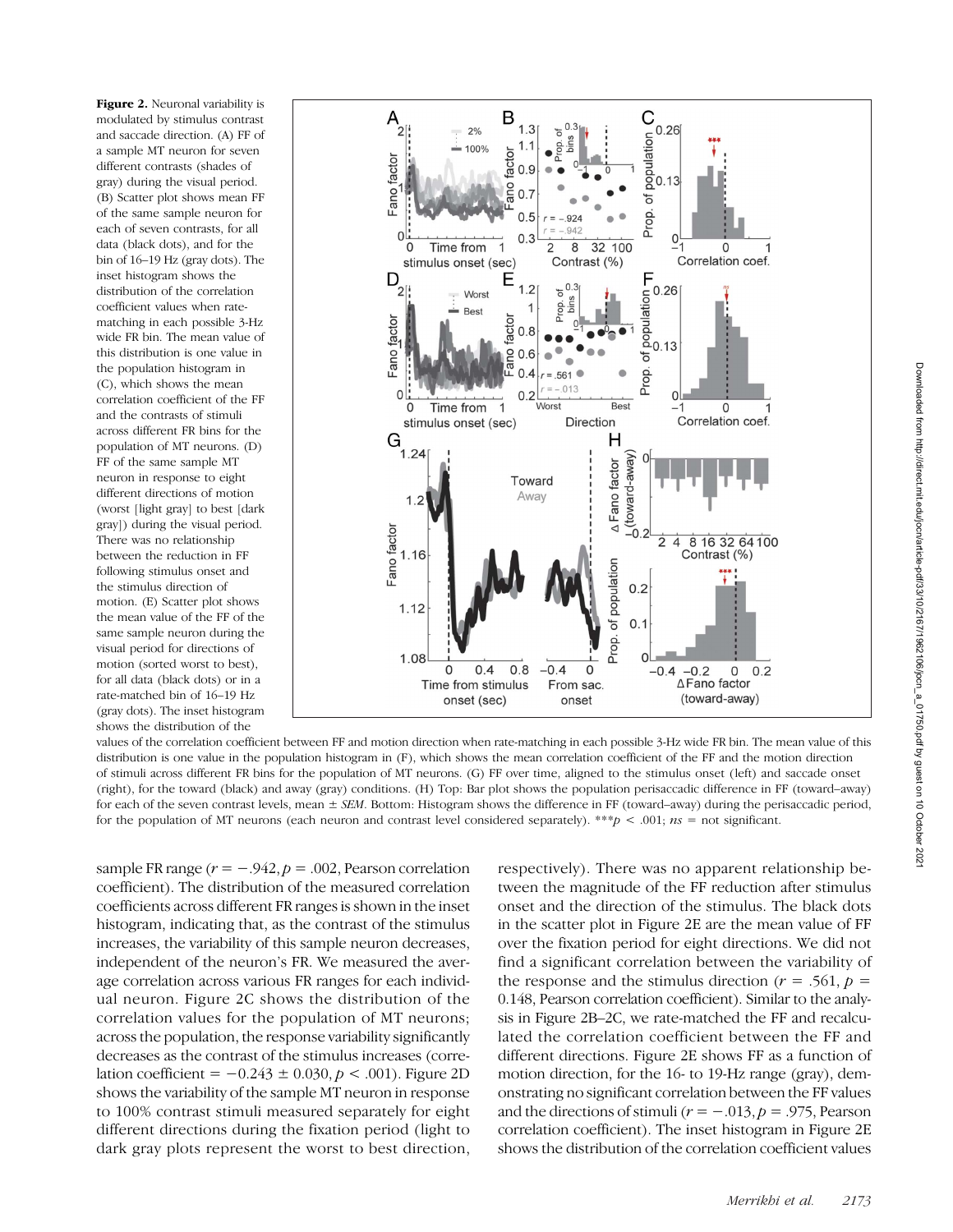for various FR ranges for the sample neuron, and Figure 2F shows the distribution of average correlations across population (correlation coefficient =  $-.006 \pm 0.035$ , p = .918). These results show that contrast, but not motion direction, affects the magnitude of FF reduction with stimulus onset.

Knowing the relationship between the FF and stimulus contrast and motion direction, we sought to study the influence of overt attention on perisaccadic changes in FF (Steinmetz & Moore, 2010). Figure 2G shows the time course of the average FF in the toward and away conditions. Figure 2H (top) shows the mean difference in the response variability (toward–away) for the population of MT neurons across different contrasts, indicating that there is no significant relationship between the FF reduction and stimulus contrast (two-way ANOVA, effect of Saccade Direction,  $F = 14.741$ ,  $p < .001$ ; effect of Contrast,  $F =$ 0.801,  $p = .566$ ; interaction,  $F = 0.231$ ,  $p = .966$ ). Figure 2H (bottom) shows the distribution of differences in the response variability (toward–away, all contrasts) for the population of MT neurons during the perisaccadic period. Preparing a saccade toward neurons' RFs significantly reduces the variability of neuronal responses compared to a saccade in the opposite direction ( $\Delta FF_{\text{toward–away}} =$  $-0.062 \pm 0.013$ ,  $p < .001$ ). This decrease in variability was also significant when considering a shorter window ending at saccade onset ( $\Delta FF_{\text{toward–away}} = -0.054 \pm 0.017$  Hz,  $n =$ 84,  $p < .001$ ). To summarize, we found that the stimulus contrast, but not its motion direction, influences the reliability of visual signaling in MT, and this reliability is enhanced by impending eye movements toward the neuron's RF, independent of stimulus contrast.

### Comparison of Upper versus Lower Visual Hemifields

It has previously been reported that saccades to the upper visual hemifield have faster latencies than those to the lower visual hemifield (Hafed & Chen, 2016). We confirmed this phenomenon in our data set: Figure 3A shows the monkeys' RTs for saccades to stimuli in different ranges of Y coordinates (nine upper hemifield,

75 lower hemifield). RTs for saccades to the upper visual field were faster than those to the lower field  $(\Delta RT_{\text{upper-lower}} =$  $-31.400 \pm 2.416$  msec,  $n = 32$ ,  $p < .001$ ). Despite this difference in RT, the perisaccadic FR and FF changes were not significantly different between the upper and lower visual fields (upper:  $\Delta FR_{\text{toward–away}} = 1.240 \pm 0.570 \text{ Hz}$ ,  $n = 9$ ; lower:  $\Delta FR_{\text{toward} - away} = 1.120 \pm 0.267 \text{ Hz}, n = 75$ ,  $p = .479$ , Wilcoxon rank-sum test; upper:  $\Delta FF_{\text{toward} - away} =$  $-0.029 \pm 0.031$ ,  $n = 9$ ; lower:  $\Delta FF_{\text{toward} - away} = -0.066 \pm 0.031$ 0.014,  $n = 75$ ,  $p = .418$ , Wilcoxon rank-sum test; Figure 3B and 3C).

#### Perisaccadic Decorrelation of MT Responses

Representation of visual stimuli at the level of the population depends on correlated activity between neurons (Merrikhi, Clark, & Noudoost, 2018; Kohn, Coen-Cagli, Kanitscheider, & Pouget, 2016; Hu, Zylberberg, & Shea-Brown, 2014; Ecker, Berens, Tolias, & Bethge, 2011). In order to determine whether overt attention influences the structure of these correlations, we calculated the correlated variability of responses of simultaneously recorded pairs of neurons during the fixation and perisaccadic periods ( $n = 271$  pairs). In each case, the noise correlation was calculated over a 60-msec sliding window and then averaged across the period, using the Pearson correlation coefficient across trials; FRs between different conditions were rate-matched (see Methods). Interestingly, across the whole population, the correlated activity of neuronal responses during the perisaccadic period did not significantly differ based on the location of the upcoming saccade or the stimulus contrast (two-way ANOVA, effect of Saccade Direction,  $F = 1.110$ ,  $p = .292$ ; effect of Contrast,  $F = 1.240, p = .283$ ; interaction,  $F = 0.691, p = .660$ ). However, when we divided the population of neurons based on their baseline correlation (measured during the 1-sec fixation period), we found that the magnitude of correlations dropped during the perisaccadic period (i.e., responses were decorrelated). Figure 4A shows the correlated variability of three sample pairs of neurons, aligned to the onset of stimulus (left) or saccade (right), during the toward condition. For the sample pair with a positive

Figure 3. RT, FR, and FF as a function of distance from horizontal meridian. (A) RT for saccades to RFs at various  $\gamma$  axis positions (indicated bottom). Saccades to the upper visual hemifield ( y-position 0–8.5 dva) had faster RTs. Numbers at top indicate the number of neurons in each group, bars show mean  $\pm$  *SE*. (B) Change in FR (toward–away) for neurons with RFs at various  $y$  axis positions. (C) Change in FF (toward–away) for neurons with RFs at various  $\nu$  axis positions.

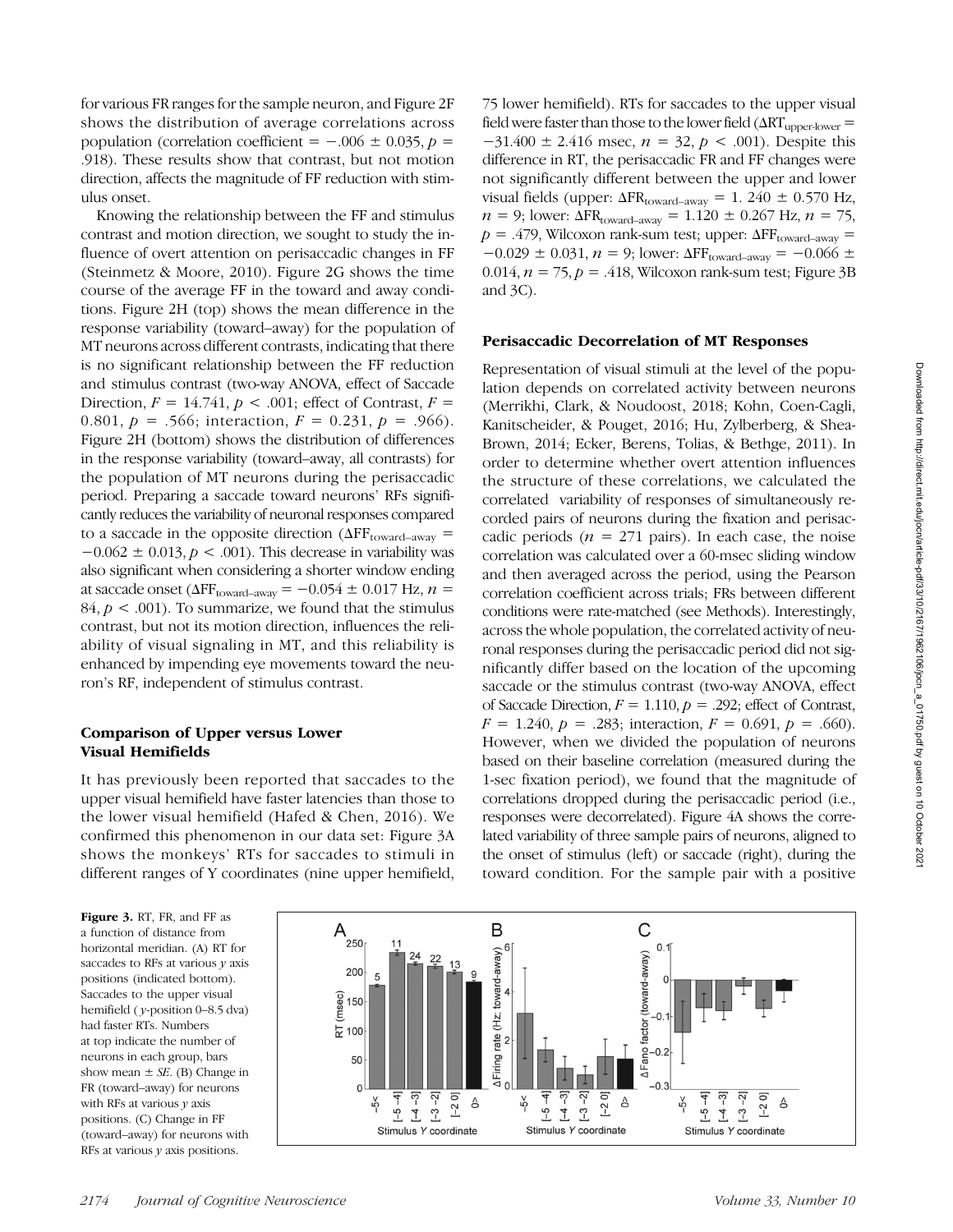Figure 4. Saccade preparation decorrelates MT responses. (A) The correlated variability of three sample pairs' responses during the toward condition, aligned to the onset of the stimulus (left) or the saccade (right). Sample pairs with positive (red), near-zero (green), or negative (blue) correlations during the visual period experienced a perisaccadic decrease, no change, or increase in noise correlation (toward vs. away), respectively. (B) The difference between the perisaccadic noise correlations of MT neuronal pairs in the toward and away conditions, as a function of their noise correlation during the visual period. All plots mean  $\pm$  *SEM*.



baseline noise correlation, preparing a saccade toward the neurons' RFs reduced the correlated activity compared to a saccade in the opposite direction (red, Δcorrelation coefficient<sub>toward–away</sub>=−.100 ± .040,  $n = 32$ ,  $p = .120$ ). The correlated activity of the responses of a sample pair with a small noise correlation (close to zero) during the fixation period did not change based on upcoming saccade direction during the perisaccadic period (green,  $\Delta$ correlation coefficient<sub>toward–away</sub> = -.060 ± .040, n =  $32, p = .750$ . However, for the sample pair with a negative baseline noise correlation, preparing a saccade toward neurons' RFs reduced the magnitude of the negative correlation (blue,  $\Delta$ correlation coefficient<sub>toward–away</sub> = .130  $\pm$ .040,  $n = 32$ ,  $p = .038$ ). We found that, across the population, the saccade-induced change in the noise correlation (toward–away) decreases as the correlated activity of neuronal pairs during the fixation period increases ( $r = -0.170$ ,  $n = 271$ ,  $p = .006$ , Pearson correlation coefficient; Figure 4B). We also confirmed that after exclusion of pairs recorded from neighboring recording contacts, the relationship between the saccade-induced change of noise correlation and the pairs' correlation during fixation is still statistically significant ( $r = -.164$ ,  $n = 258$ ,  $p = .009$ , Pearson correlation coefficient). Therefore, an impending saccade toward the neurons' RFs generally decorrelated neuronal responses, compared to a saccade to the opposite hemifield.

## Perisaccadic Changes Enhance Visual and Motor Information

Having seen that overt attention alters neurons' response reliability and correlated activity, we examined how these neuronal changes relate to the enhanced representation of saccade targets. We first verified that saccades toward the RF enhance the population-level representation of the saccade direction, visual motion direction, and contrast. As shown in Figure 5A, we can assess the ability

of the population to discriminate a specific aspect as the  $d'$  measured by the joint responses of two neurons in two different conditions (e.g., two different motion directions when assessing the motion discriminability). Figure 5B shows that, during the perisaccadic period, the motion discriminability was significantly greater for saccades toward the neurons' RFs compared to saccades away ( $\Delta$ motion discriminability = 0.051  $\pm$  0.011, n = 271,  $p < .001$ ). Similarly, the population was significantly better able to discriminate between contrasts for toward compared to away conditions during the perisaccadic period (Figure 5C; Δcontrast discriminability =  $0.027 \pm$ 0.007,  $n = 271$ ,  $p < .001$ ). The ability to discriminate toward versus away conditions themselves (saccade direction discriminability) was significantly greater than zero (saccade direction discriminability:  $d'_{\text{toward vs. away}} =$  $0.157 \pm 0.012$ ,  $n = 271$ ,  $p < .001$ ; Figure 5D). Therefore, directing overt attention to MT neurons' RFs enhanced their capacity to represent saccades, contrast, and motion direction.

## Contribution of Response Changes to the Perisaccadic Representation

After confirming that the representation of saccade direction, stimulus contrast, and motion are all enhanced perisaccadically, we set out to quantify the contribution of each of the neuronal response changes to these perisaccadic representational enhancements. To evaluate the contribution of each change independently, we first used a model to generate multiple artificial data sets, each reflecting only one of the perisaccadic changes observed in the actual data (Figure 6A, Methods; Shadlen et al., 1996). Although in the data changes in noise correlations could also contribute to changes in variability, here, we test their contributions separately using model-generated data in which independent variability alone accounts for the change in the FF, and changes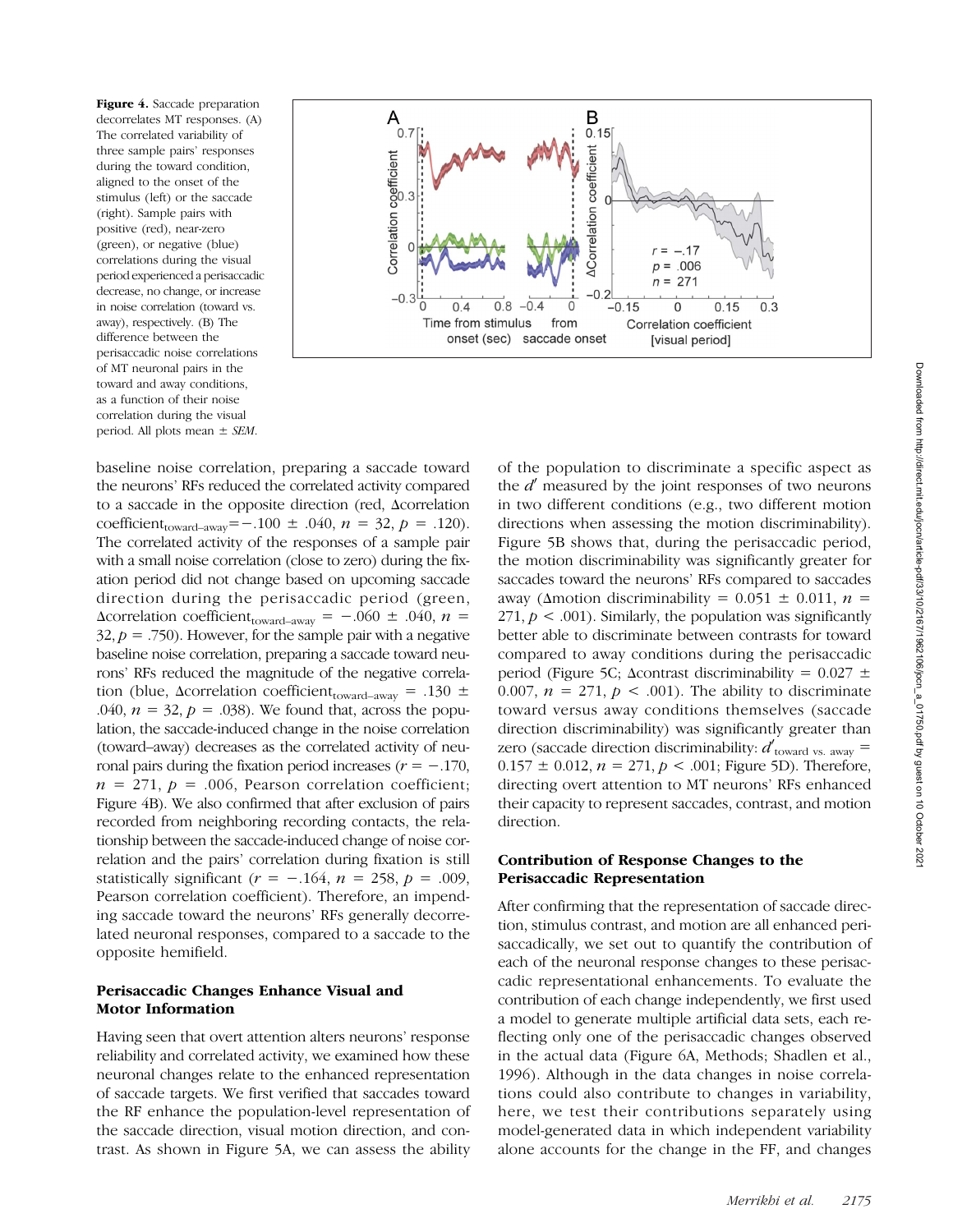

Figure 5. Perisaccadic representational enhancement of MT neuronal responses. (A) Schematic illustrating discriminability calculation. Each point, which represents the mean FR of neuronal pairs in response to two different categories, was projected onto the imaginary line between two clusters. The discrimination between two different projected distributions was calculated using the  $d'$  index. (B) Discriminability between motion directions for saccades toward versus away from RF, for pairs of MT neurons and directions. (C) Discriminability between contrasts for saccades toward versus away from RF, for pairs of MT neurons and contrasts. Histograms in (B–C) show distributions of difference (toward–away). (D) Histogram shows the discriminability between toward versus away conditions (motor discriminability).

in noise correlations do not impact the FF. To calculate the contribution of each type of response change, we evaluated the perisaccadic discriminability ( $d'$  for motion direction, contrast, or saccade direction; Figure 6B; averaged across all pairs of conditions for contrast and direction) when each of the changes (gain, reliability, and correlated activity) occurred in isolation—that is, using the model to generate data in which only one of these variables matched the value observed in the "toward" condition, and the rest matched their values in the "away" condition (see Methods). We found that different aspects of the perisaccadic response modulation contributed to the representation of the motor plan (saccade direction) versus visual information (contrast and direction). The improved encoding of upcoming saccade direction in the MT responses was based almost entirely on the change in gain, with minimal influence of changes in reliability or correlated activity (Figure 6C; saccade direction discrimination:  $d'_{\text{gain}} = 0.289 \pm 0.017$ ,  $n =$ 266,  $p < .001$ ;  $d'_{\text{reliability}} = 0.002 \pm 0.0003$ ,  $n = 266$ ,  $p < .001; d'$ <sub>correlated activity</sub> =  $-0.002 \pm 0.0006, n = 266,$  $p < .001$ ). In contrast, the increase in visual information for saccade targets (either motion direction or contrast) drastically benefited from the changes in reliability and correlated activity. When discriminating between contrasts, changes in gain, reliability, and correlated activity all contributed to the enhanced perisaccadic population representation (Figure 6D–6E; contrast discrimination:  $d'_{\text{gain}} = 0.314 \pm 0.015, n = 246, p < .001; d'_{\text{reliability}} =$ 0.275  $\pm$  0.017,  $n = 246$ ,  $p < .001$ ;  $d22$ <sub>correlated activity</sub> =  $0.265 \pm 0.013$ ,  $n = 246$ ,  $p < .001$ ; motion direction discrimination:  $d'_{\text{gain}} = 0.724 \pm 0.041$ ,  $n = 255$ ,  $p < .001$ ;  $d'_{\text{reliability}} = 0.622 \pm 0.036, n = 255, p < .001; d'_{\text{correlated}}$  $\alpha$ <sub>activity</sub> = 0.645  $\pm$  0.039, *n* = 255, *p* < .001).

Overall, assessing the contribution of each aspect of the change in perisaccadic responses to the enhanced representation of saccade targets, we found a unique contribution of reliability and correlated activity in contrast and motion information processing, but not in the encoding of saccade direction (Figure 6F; contributions in saccade direction: gain =  $99.170\%$ , reliability = 1.160, correlated activity =  $-0.340\%$ ; contributions in contrast discrimination: gain =  $36.910\%$ , reliability = 32.150, correlated activity =  $30.930\%$ ; contributions in motion discrimination: gain =  $36.690\%$ , reliability = 31.090%, correlated activity =  $32.210%$ ). These results provide insight into the role of changes in various aspects of network activity in the representational enhancement of saccade targets. For example, one can argue that the changes in the magnitude of response employ an external gain modulator to alter the gain, whereas changes in the response variability (either dependent correlated activity or reliability) might recruit changes within the network. Figure 6G contrasts the gain contributions versus variability contributions to various aspects of the saccade target representation. For feature information (contrast and motion), variability's contribution is greater than gain ( $\Delta d'_{\text{contrast}} = -0.226 \pm 0.024$ ,  $n = 246$ ,  $p <$ .001;  $\Delta d'$ <sub>motion</sub> = -0.544 ± 0.043, n = 255, p < .001). The motor information, however, is primarily dependent on the gain of visual signals ( $\Delta d'_{\rm motor} = 0.290 \pm 0.017$ ,  $n = 266$ ,  $p < .001$ ). These results clearly show the significance of changing the response variability in feature enhancement; however, it should be noted that the changes at the level of individual neurons still play a larger role compared to those at the population level. Gain and reliability are factors affecting individual neurons. We contrasted the contributions of the sum of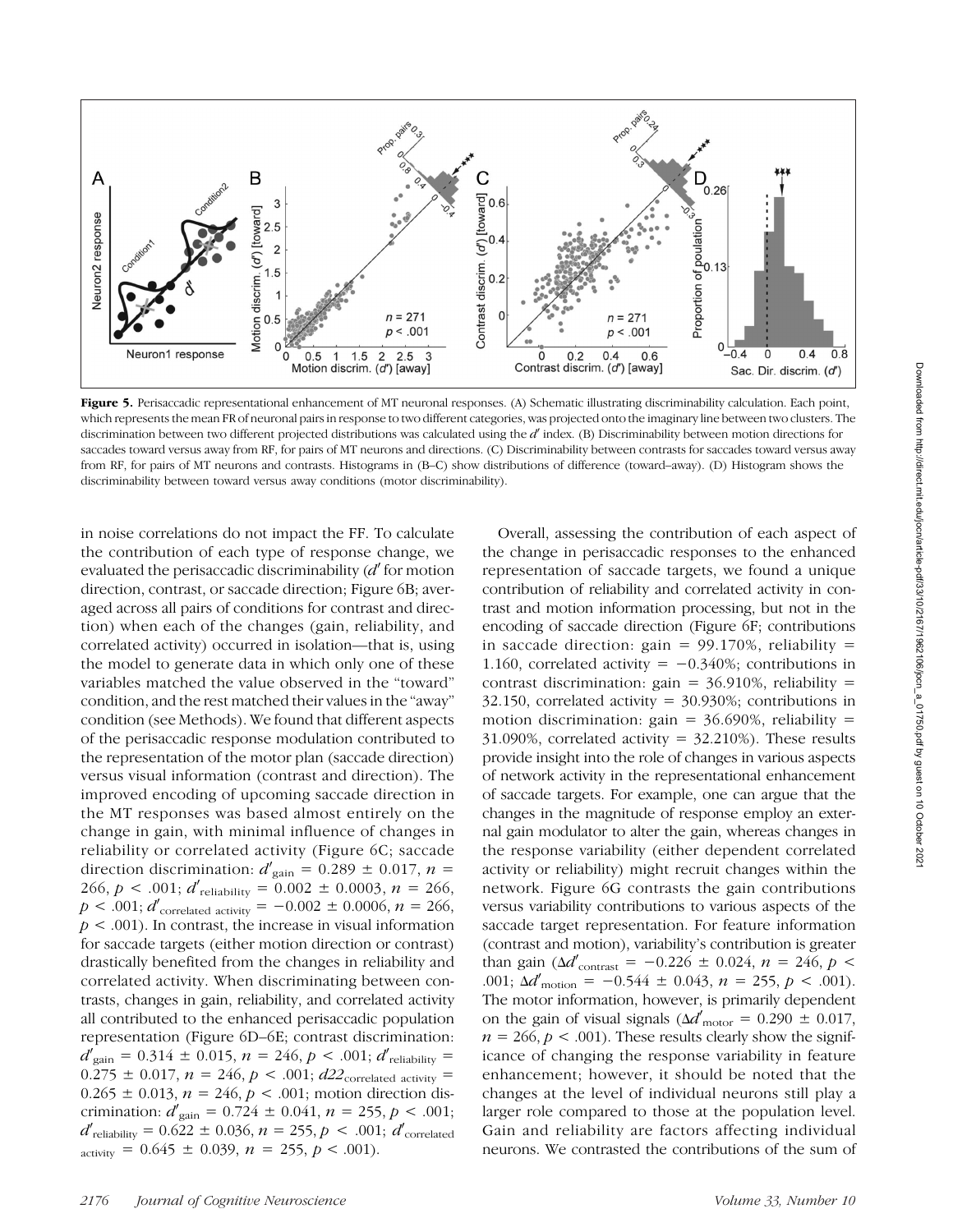Figure 6. The contribution of gain, reliability, and correlated activity to the perisaccadic representation of saccade targets. (A) Schematic illustration of how artificially generated data was used to isolate the contributions of gain, correlated activity, and reliability to perisaccadic discriminability. Top: The FRs from each pair of simultaneously recorded neurons (illustrated schematically on the left) provided experimental values for gain (G), reliability (R), and correlated activity (CA) in the saccade toward (top: G+, R+, CA+) and away (bottom: G−, R−, CA−) conditions. Middle: A spike generator model was used to generate artificial data in which one factor (G, R, or CA) matched the value observed in the toward condition (+ symbol), and the other two factors' values matched those observed in the away condition (− symbol). The data in which the gain value matched the toward condition was used to measure the gain contribution (left: G+, R−, CA−; and analogously for reliability, middle, and correlated activity, right). Bottom: schematic illustration of artificial data generated for the same neuron pair, in which the value of one factor (G, R, or CA) matches that from the toward condition, and the other two match that of the



away condition. This artificial data will be used to measure the perisaccadic discriminability when only one factor (G, R, or CA) has the value observed in the toward condition. (B) Perisaccadic discriminability  $(d)$  was calculated between saccade directions (top, gray), contrasts (middle, red), and motion directions (bottom, blue). (C–E) Perisaccadic discriminability based on the saccade toward value of only the gain, reliability, or correlated activity, for saccade direction (C), contrast (D), and motion direction (E), calculated using the artificially generated data. Contrast and motion direction discriminability were averaged across all pairs of conditions. Mean  $\pm$  SEM across neural pairs. (F) Comparison of percentage of contribution of each factor (indicated by texture) to saccade direction (gray), contrast (red), and motion direction (blue). The ratio of  $d'$  for each factor alone compared to all three in combination was used to calculate the percentage contribution. (G) The perisaccadic discriminability for saccade direction (gray), contrast (red), and motion direction (blue), calculated using perisaccadic gain versus perisaccadic variability (reliability and correlated activity). (H) The perisaccadic discriminability for saccade direction (gray), contrast (red), and motion direction (blue), calculated using single-neuron variables (gain and reliability) versus population variables (correlated activity). Each dot in the scatter plots in (G and H) indicates  $d'$  for one neuronal pair. Histograms in the upper right show the distribution of differences across pairs.

these two factors versus the correlated activity of neurons, which only affects the population representation (Figure 6H). Population-level information for motion and contrast are significantly above zero, indicating the presence of such information beyond individual neuronal response changes ( $d'_{\text{motion}} = 0.646 \pm 0.038, n = 255,$  $p$  < .001,  $d'$ <sub>contrast</sub> = 0.265  $\pm$  0.013,  $n$  = 246,  $p$  < .001). Motor information was not greater than zero at the level of the population  $(d'_{\text{motor}} = -0.002 \pm 0.001,$  $n = 266$ ,  $p < .001$ ). However, in all those aspects information at the level of individual neurons exceeded the population-level information ( $\Delta d'_{\text{motor}} = 0.294 \pm 0.017$ ,

$$
n = 266, p < .001; \Delta d'_{\text{contrast}} = 0.326 \pm 0.024, n = 246, \newline p < .001; \Delta d'_{\text{motion}} = 0.535 \pm 0.027, n = 255, p < .001).
$$

## DISCUSSION

In order to understand how changes in the visual representation enhance our perception of saccadic targets, we studied changes in the responses of MT neurons around the time of saccades. We found that just before a saccade into the neurons' RFs, the gain of neuronal responses to visual stimuli in the RF increased. The reliability of individual neural responses also increased. The effect of an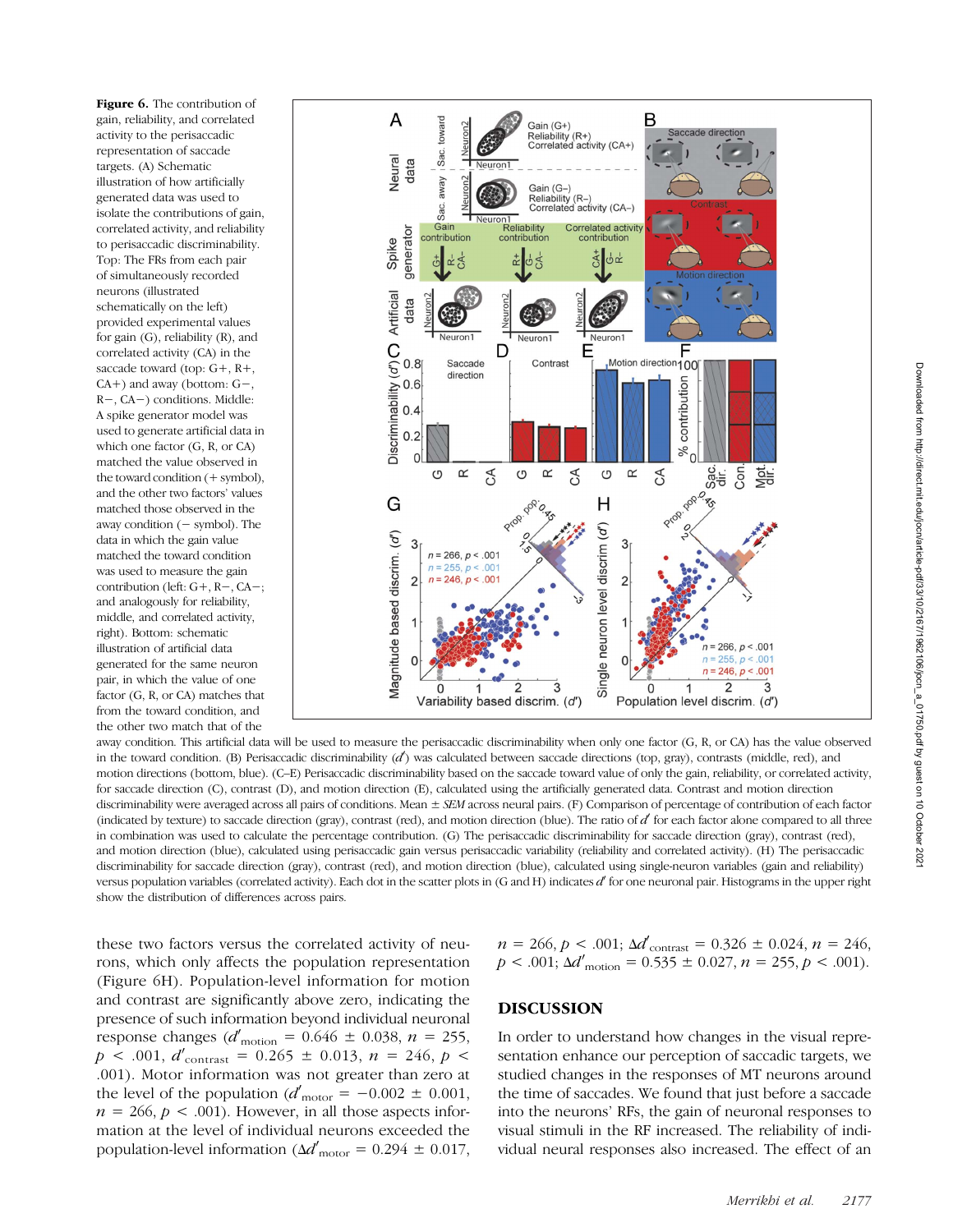upcoming eye movement on the correlations between neurons was to decorrelate their responses compared to the visual period: An impending saccade toward the neurons' RFs reduced the magnitude of both positive and negative correlations. Thus, directing overt attention to the neuron's RF enhanced the response gain and reliability and changed the correlated activity of neurons. Prior work has shown that both overt and covert attention increase the magnitude (Moore et al., 1998; Treue & Maunsell, 1996; Moran & Desimone, 1985; Fischer & Boch, 1981) and feature discriminability (Moore & Chang, 2009; Chelazzi, Miller, Duncan, & Desimone, 2001; McAdams & Maunsell, 1999; Moore, 1999; Spitzer, Desimone, & Moran, 1988) of visually evoked responses, while decreasing trial-to-trial variability (Steinmetz & Moore, 2010; Cohen & Maunsell, 2009; Mitchell, Sundberg, & Reynolds, 2007). The majority of the previous overt attention studies were conducted in V4, and the current results extend these findings on overt attentional modulation to the dorsal visual stream. During covert attention, V4 neurons increase their sensitivity through a contrast gain increase, in which the largest increases occur in the dynamic range of the contrast response function (Reynolds, Pasternak, & Desimone, 2000). We found that overt attention also altered the contrast response function in MT, but in our data set, the effect size was fairly constant across the range of contrasts; this may be more consistent with exogenous attentional cueing, which has been reported to produce a mix of contrast and response gain, measured psychophysically (Ling & Carrasco, 2006). Covert attention was originally reported to reduce noise correlations between neurons in V4 (Cohen & Maunsell, 2009); baseline noise correlations in this study were positive, consistent with our observations of decreases in correlations for pairs of MT neurons whose baseline visual correlation was positive. Subsequent work has revealed that changes in noise correlations during covert attention can depend on task demands (Ruff & Cohen, 2014). Overall, we found that the neural changes observed when saccade is directed toward the neurons' RF resemble those previously reported in the covert attention literature, emphasizing the similarities between the overt and covert attention, and shared mechanisms of the saccade and attention systems.

In order to compare the influence of covert and overt attention on neural representations, we compare our results on the relative contribution of rate and variability changes to population information with those obtained during covert attention (Cohen & Maunsell, 2009). The condition most analogous to Cohen and Maunsell's analysis of covert attention in V4 is our comparison of motion direction discriminability (however, we should note that their study used ensembles of tens of neurons, rather than pairs, for  $d'$  calculations). Like that study, we found that changes in noise correlations between neurons contribute to enhancing the stimulus representation; however, we also found substantial contributions from

the rate and reliability components. This discrepancy might reflect differences based on neural ensemble size, brain area (V4 vs. MT), or type of attention (overt vs. covert).

Our finding that perisaccadic changes in rate and noise correlations contribute differently to the representation of motor and visual information is interesting in light of several other recent findings. We have previously shown that inactivating FEF increases perisaccadic FRs in V4, but decreases the orientation selectivity of that activity (Noudoost, Clark, & Moore, 2014). We have also recently reported that motor activity is rare in FEF neurons projecting to extrastriate visual cortex (Merrikhi et al., 2017). Taken together, these findings suggest a model in which FEF input to extrastriate areas drives increased visual selectivity in these areas, both during overt or covert attention, primarily by changing the noise correlations between neurons. The rate changes, in contrast, are driven at least in part by another area with motor activity (e.g., superior colliculus), reflect primarily motor preparation, and make less contribution to the stimulus representation. This dissociation of (primarily) rate-based motor modulation and variability-based selectivity modulation supports a model in which input from FEF enhances extrastriate visual representations during both overt and covert attention, but another source drives motor modulation.

Reprint requests should be sent to Yaser Merrikhi, Department of Physiology, McGill University, Montréal, QC H3G 1Y6, Canada, or via e-mail: [yaser.merrikhiahangarkolaee@mcgill.ca](mailto:yaser.merrikhiahangarkolaee@mcgill.ca).

## Author Contributions

Y. M., M. S. and B. N. designed the experiment; Y. M. and B. N. performed the experiments; Y. M., M. S., H. K., R. E. and B. N. analyzed the data; Y. M., K. C., R. E. and B. N. wrote the manuscript.

#### Funding Information

This work was supported by the National Institutes of Health, grant numbers: R01EY026924, R01MH121435, R01NS113073 to B. N. and an Unrestricted Grant from Research to Prevent Blindness, Inc. to Moran Eye Center, University of Utah.

#### Diversity in Citation Practices

A retrospective analysis of the citations in every article published in this journal from 2010 to 2020 has revealed a persistent pattern of gender imbalance: Although the proportions of authorship teams (categorized by estimated gender identification of first author/last author) publishing in the *Journal of Cognitive Neuroscience* (*JoCN*) during this period were  $M(an)/M = .408$ ,  $W(oman)/M = .335$ ,  $M/W = .108$ , and  $W/W = .149$ , the comparable proportions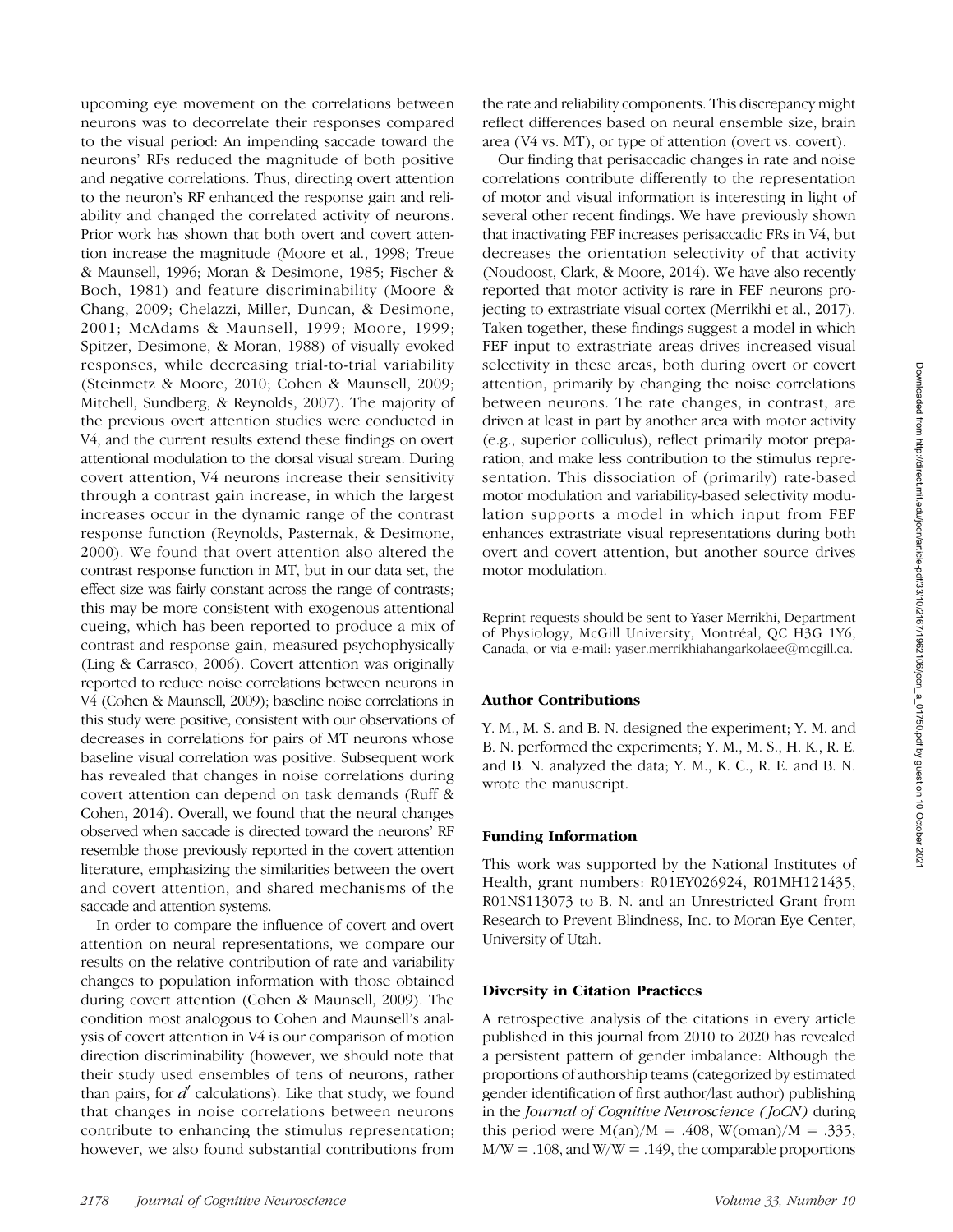for the articles that these authorship teams cited were  $M/M = .579$ , W/M = .243, M/W = .102, and W/W = .076 (Fulvio et al., JoCN, 33:1, pp. 3–7). Consequently, JoCN encourages all authors to consider gender balance explicitly when selecting which articles to cite and gives them the opportunity to report their article's gender citation balance.

#### **REFERENCES**

- Asaad, W. F., Santhanam, N., McClellan, S., & Freedman, D. J. (2013). High-performance execution of psychophysical tasks with complex visual stimuli in MATLAB. Journal of Neurophysiology, 109, 249–260. [https://doi.org/10.1152/jn](https://doi.org/10.1152/jn.00527.2012) [.00527.2012,](https://doi.org/10.1152/jn.00527.2012) PubMed: [23034363](https://pubmed.ncbi.nlm.nih.gov/23034363)
- Awh, E., Armstrong, K. M., & Moore, T. (2006). Visual and oculomotor selection: Links, causes and implications for spatial attention. Trends in Cognitive Sciences, 10, 124–130. [https://doi.org/10.1016/j.tics.2006.01.001,](https://doi.org/10.1016/j.tics.2006.01.001) PubMed: [16469523](https://pubmed.ncbi.nlm.nih.gov/16469523)
- Born, S., Ansorge, U., & Kerzel, D. (2013). Predictability of spatial and non-spatial target properties improves perception in the pre-saccadic interval. Vision Research, 91, 93–101. https://doi.org/10.1016/J.VISRES.2013.08.003, PubMed: [23954813](https://pubmed.ncbi.nlm.nih.gov/23954813)
- Bremmer, F., Kubischik, M., Hoffmann, K.-P., & Krekelberg, B. (2009). Neural dynamics of saccadic suppression. Journal of Neuroscience, 29, 12374–12383. [https://doi.org/10.1523](https://doi.org/10.1523/JNEUROSCI.2908-09.2009) [/ JNEUROSCI.2908-09.2009](https://doi.org/10.1523/JNEUROSCI.2908-09.2009), PubMed: [19812313](https://pubmed.ncbi.nlm.nih.gov/19812313)
- Chelazzi, L., Miller, E. K., Duncan, J., & Desimone, R. (1993). A neural basis for visual search in inferior temporal cortex. Nature, 363, 345–347. [https://ramsesii.upf.es/seminar](http://ramsesii.upf.es/seminar/ChelazziMDD1993.pdf) [/ChelazziMDD1993.pdf.](http://ramsesii.upf.es/seminar/ChelazziMDD1993.pdf) <https://doi.org/10.1038/363345a0>, PubMed: [8497317](https://pubmed.ncbi.nlm.nih.gov/8497317)
- Chelazzi, L., Miller, E. K., Duncan, J., & Desimone, R. (2001). Responses of neurons in macaque area V4 during memoryguided visual search. Cerebral Cortex, 11, 761-772. [https://](https://doi.org/10.1093/cercor/11.8.761) [doi.org/10.1093/cercor/11.8.761](https://doi.org/10.1093/cercor/11.8.761), PubMed: [11459766](https://pubmed.ncbi.nlm.nih.gov/11459766)
- Churchland, M. M., Yu, B. M., Cunningham, J. P., Sugrue, L. P., Cohen, M. R., Corrado, G. S., et al. (2010). Stimulus onset quenches neural variability: A widespread cortical phenomenon. Nature Neuroscience, 13, 369–378. [https://doi.org/10.1038/nn](https://doi.org/10.1038/nn.2501) [.2501,](https://doi.org/10.1038/nn.2501) PubMed: [20173745](https://pubmed.ncbi.nlm.nih.gov/20173745)
- Cohen, M. R., & Maunsell, J. H. (2009). Attention improves performance primarily by reducing interneuronal correlations. Nature Neuroscience, 12, 1594–1600. [https://doi.org/10.1038](https://pubmed.ncbi.nlm.nih.gov/3353728) [/nn.2439,](https://pubmed.ncbi.nlm.nih.gov/3353728) PubMed: [19915566](https://pubmed.ncbi.nlm.nih.gov/19915566)
- Deubel, H., & Schneider, W. X. (1996). Saccade target selection and object recognition: Evidence for a common attentional mechanism. Vision Research, 36, 1827–1837. [https://doi.org](https://doi.org/10.1016/0042-6989(95)00294-4) [/10.1016/0042-6989\(95\)00294-4,](https://doi.org/10.1016/0042-6989(95)00294-4) PubMed: [8759451](https://pubmed.ncbi.nlm.nih.gov/8759451)
- Ecker, A. S., Berens, P., Tolias, A. S., & Bethge, M. (2011). The effect of noise correlations in populations of diversely tuned neurons. Journal of Neuroscience, 31, 14272–14283. [https://](https://doi.org/10.1523/JNEUROSCI.2539-11.2011) [doi.org/10.1523/ JNEUROSCI.2539-11.2011,](https://doi.org/10.1523/JNEUROSCI.2539-11.2011) PubMed: [21976512](https://pubmed.ncbi.nlm.nih.gov/21976512)
- Fischer, B., & Boch, R. (1981). Selection of visual targets activates prelunate cortical cells in trained rhesus monkey. Experimental Brain Research, 41, 431–433. [https://doi.org](https://doi.org/10.1007/BF00238903) [/10.1007/BF00238903,](https://doi.org/10.1007/BF00238903) PubMed: [7215505](https://pubmed.ncbi.nlm.nih.gov/7215505)
- Hafed, Z. M., & Chen, C. Y. (2016). Sharper, stronger, faster upper visual field representation in primate superior colliculus. Current Biology, 26, 1647–1658. [https://doi.org/10](https://doi.org/10.1016/j.cub.2016.04.059) [.1016/j.cub.2016.04.059](https://doi.org/10.1016/j.cub.2016.04.059), PubMed: [27291052](https://pubmed.ncbi.nlm.nih.gov/27291052)
- Hanning, N. M., Jonikaitis, D., Deubel, H., & Szinte, M. (2016). Oculomotor selection underlies feature retention in visual working memory. Journal of Neurophysiology, 115, 1071–1076. [https://doi.org/10.1152/jn.00927.2015,](https://doi.org/10.1152/jn.00927.2015) PubMed: [26581875](https://pubmed.ncbi.nlm.nih.gov/26581875)
- Hoffman, J. E., & Subramaniam, B. (1995). The role of visual attention in saccadic eye movements. Perception & Psychophysics, 57, 787–795. [https://doi.org/10.3758](https://doi.org/10.3758/BF03206794) [/BF03206794](https://doi.org/10.3758/BF03206794), PubMed: [7651803](https://pubmed.ncbi.nlm.nih.gov/7651803)
- Hu, Y., Zylberberg, J., & Shea-Brown, E. (2014). The sign rule and beyond: Boundary effects, flexibility, and noise correlations in neural population codes. PLoS Computational Biology, 10, e1003469. [https://doi.org/10.1371/journal.pcbi](https://doi.org/10.1371/journal.pcbi.1003469) [.1003469,](https://doi.org/10.1371/journal.pcbi.1003469) PubMed: [24586128](https://pubmed.ncbi.nlm.nih.gov/24586128)
- Kohn, A., Coen-Cagli, R., Kanitscheider, I., & Pouget, A. (2016). Correlations and neuronal population information. Annual Review of Neuroscience, 39, 237–256. [https://doi.org/10.1146](https://doi.org/10.1146/annurev-neuro-070815-013851) [/annurev-neuro-070815-013851](https://doi.org/10.1146/annurev-neuro-070815-013851), PubMed: [27145916](https://pubmed.ncbi.nlm.nih.gov/27145916)
- Ling, S., & Carrasco, M. (2006). Sustained and transient covert attention enhance the signal via different contrast response functions. Vision Research, 46, 1210–1220. [https://doi.org/10](https://doi.org/10.1016/j.visres.2005.05.008) [.1016/j.visres.2005.05.008](https://doi.org/10.1016/j.visres.2005.05.008), PubMed: [16005931](https://pubmed.ncbi.nlm.nih.gov/16005931)
- McAdams, C. J., & Maunsell, J. H. (1999). Effects of attention on orientation-tuning functions of single neurons in macaque cortical area V4. Journal of Neuroscience, 19, 431–441. [https://doi.org/10.1523/ JNEUROSCI.19-01-00431.1999](https://doi.org/10.1523/JNEUROSCI.19-01-00431.1999), PubMed: [9870971](https://pubmed.ncbi.nlm.nih.gov/9870971)
- Merrikhi, Y., Clark, K., Albarran, E., Parsa, M., Zirnsak, M., Moore, T., et al. (2017). Spatial working memory alters the efficacy of input to visual cortex. Nature Communications, 8, 15041. [https://doi.org/10.1038/ncomms15041,](https://doi.org/10.1038/ncomms15041) PubMed: [28447609](https://pubmed.ncbi.nlm.nih.gov/28447609)
- Merrikhi, Y., Clark, K. L., & Noudoost, B. (2018). Concurrent influence of top–down and bottom-up inputs on correlated activity of Macaque extrastriate neurons. Nature Communications, 9, 5393. [https://doi.org/10.1038/s41467](https://doi.org/10.1038/s41467-018-07816-4) [-018-07816-4,](https://doi.org/10.1038/s41467-018-07816-4) PubMed: [30568166](https://pubmed.ncbi.nlm.nih.gov/30568166)
- Mitchell, J. F., Sundberg, K. a., & Reynolds, J. H. (2007). Differential attention-dependent response modulation across cell classes in macaque visual area V4. Neuron, 55, 131–141. <https://doi.org/10.1016/j.neuron.2007.06.018>, PubMed: [17610822](https://pubmed.ncbi.nlm.nih.gov/17610822)
- Montemurro, M. A., & Panzeri, S. (2006). Optimal tuning widths in population coding of periodic variables. Neural Computation, 18, 1555–1576. [https://doi.org/10.1162/neco](https://doi.org/10.1162/neco.2006.18.7.1555) [.2006.18.7.1555](https://doi.org/10.1162/neco.2006.18.7.1555), PubMed: [16764514](https://pubmed.ncbi.nlm.nih.gov/16764514)
- Moore, T. (1999). Shape representations and visual guidance of saccadic eye movements. Science, 285, 1914–1917. [https://](https://doi.org/10.1126/science.285.5435.1914) [doi.org/10.1126/science.285.5435.1914](https://doi.org/10.1126/science.285.5435.1914), PubMed: [10489371](https://pubmed.ncbi.nlm.nih.gov/10489371)
- Moore, T., & Chang, M. H. (2009). Presaccadic discrimination of receptive field stimuli by area V4 neurons. Vision Research, 49, 1227–1232. [https://doi.org/10.1016/j.visres.2008.03.018,](https://doi.org/10.1016/j.visres.2008.03.018) PubMed: [18501949](https://pubmed.ncbi.nlm.nih.gov/18501949)
- Moore, T., Tolias, A. S., & Schiller, P. H. (1998). Visual representations during saccadic eye movements. Proceedings of the National Academy of Sciences, U.S.A., 95, 8981–8984. [https://doi.org/10.1073/pnas.95.15.8981,](https://doi.org/10.1073/pnas.95.15.8981) PubMed: [9671790](https://pubmed.ncbi.nlm.nih.gov/9671790)
- Moran, J., & Desimone, R. (1985). Selective attention gates visual processing in the extrastriate cortex. Science, 229, 782–784. [https://www.sciencemag.org/content/229/4715/782.short](http://www.sciencemag.org/content/229/4715/782.short). <https://doi.org/10.1126/science.4023713>, PubMed: [4023713](https://pubmed.ncbi.nlm.nih.gov/4023713)
- Neupane, S., Guitton, D., & Pack, C. C. (2016a). Dissociation of forward and convergent remapping in primate visual cortex. Current Biology, 26, R491–R492. [https://doi.org/10.1016/j.cub](https://doi.org/10.1016/j.cub.2016.04.050) [.2016.04.050](https://doi.org/10.1016/j.cub.2016.04.050), PubMed: [27326707](https://pubmed.ncbi.nlm.nih.gov/27326707)
- Neupane, S., Guitton, D., & Pack, C. C. (2016b). Two distinct types of remapping in primate cortical area V4. Nature